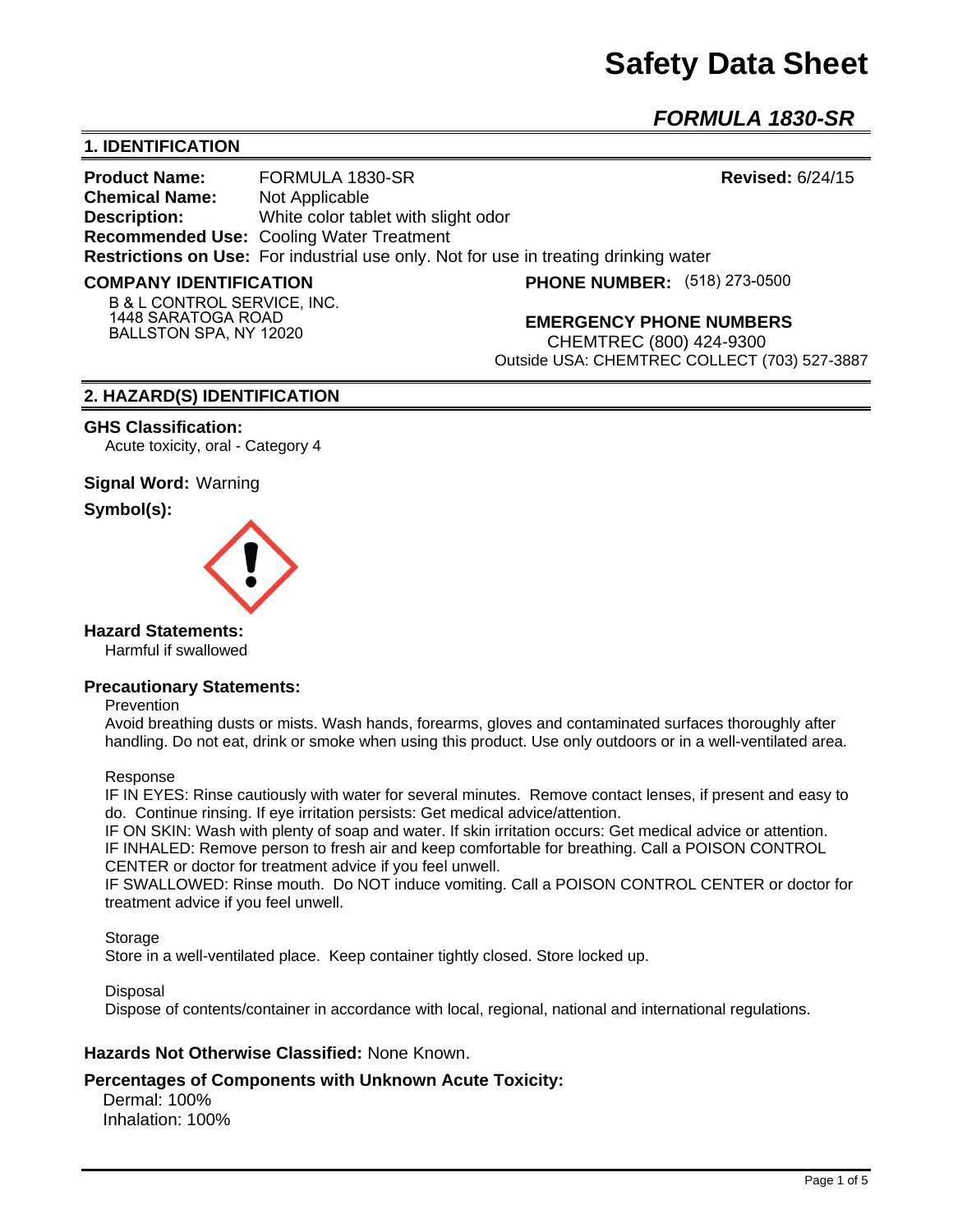Oral: 100%

# **3. COMPOSITION / INFORMATION ON INGREDIENTS**

| Ingredients            | <b>CAS number</b> | % by weight |
|------------------------|-------------------|-------------|
| Benzotriazole          | $195 - 14 - 7$    | $10 - 30$   |
| HEDP, tetrasodium salt | 3794-83-0         | $10 - 30$   |

**\* Exposure limit and regulatory information in Sections 8 & 15**

**\*\* Exact percentage is a trade secret. Concentration range is provided to assist users in providing appropriate protections.**

#### **4. FIRST AID MEASURES**

- **Eye Contact:** Immediately flush with clean, cool water for 15 minutes and if irritation persists, get medical attention.
- **Skin Contact:** Immediately wash skin with soap and plenty of water while removing contaminated clothing, for at least 15 minutes. If irritation persists, get medical attention. Launder contaminated clothing before reuse.
- **Inhalation:** Remove victim to fresh air. If individual experiences nausea, headache, dizziness, has difficulty in breathing or is cyanotic, seek medical attention. If not breathing, give artificial respiration via a suitable mechanical device such as a bag and mask. Do not use mouth-to-mouth resuscitation.
- **Ingestion:** Do not induce vomiting. Rinse mouth with copious quantities of water first and get immediate medical attention. Drink several glasses of water. Never give anything by mouth to an unconscious person. If vomiting occurs, keep airways clear.
- **Note to Physician:** There is no specific antidote. Treatment of overexposure should be directed at the control of symptoms and the clinical condition of the patient. Aspiration may cause lung damage. Probable mucosal damage may contraindicate the use of gastric lavage.

# **Most Important Symptoms/Effects:**

**Eye Contact:** May cause irritation. May cause corneal damage with prolonged contact.

**Skin Contact:** Prolonged contact may cause mild irritation.

**Inhalation:** Dusts, vapors, or mists may irritate respiratory passages.

**Ingestion:** May be mildly toxic. May cause gastrointestinal irritation. Do not take internally. May cause nausea, vomiting, and/or diarrhea.

# **Indication of Immediate Medical Attention and Special Treatment, if Necessary:**

Other than acute, none known. See section 11 for toxicological information.

# **5. FIRE FIGHTING MEASURES**

**Suitable (and Unsuitable) Extinguishing Media:** Any media suitable for the surrounding fire.

- **Specific Hazards Arising from the Chemical:** Product may be irritating to the eyes, skin, and respiratory system. Closed containers may rupture (due to buildup of pressure) when exposed to extreme heat. Solid product will melt and combustion may occur when exposed to fire. Thermal decomposition may release oxides of carbon, nitrogen and some metal oxides.
- **Special Protective Equipment and Precautions for Fire-Fighters:** Wear self-contained breathing apparatus and full turn-out gear. Approach fire from upwind direction. If possible, move containers away from fire. Cool fire exposed containers with water spray. If containers rupture or leak, product may evolve irritating or toxic gas under extreme heat. Contain runoff.

# **6. ACCIDENTAL RELEASE MEASURES**

**Spill Containment and Clean-up Instructions:**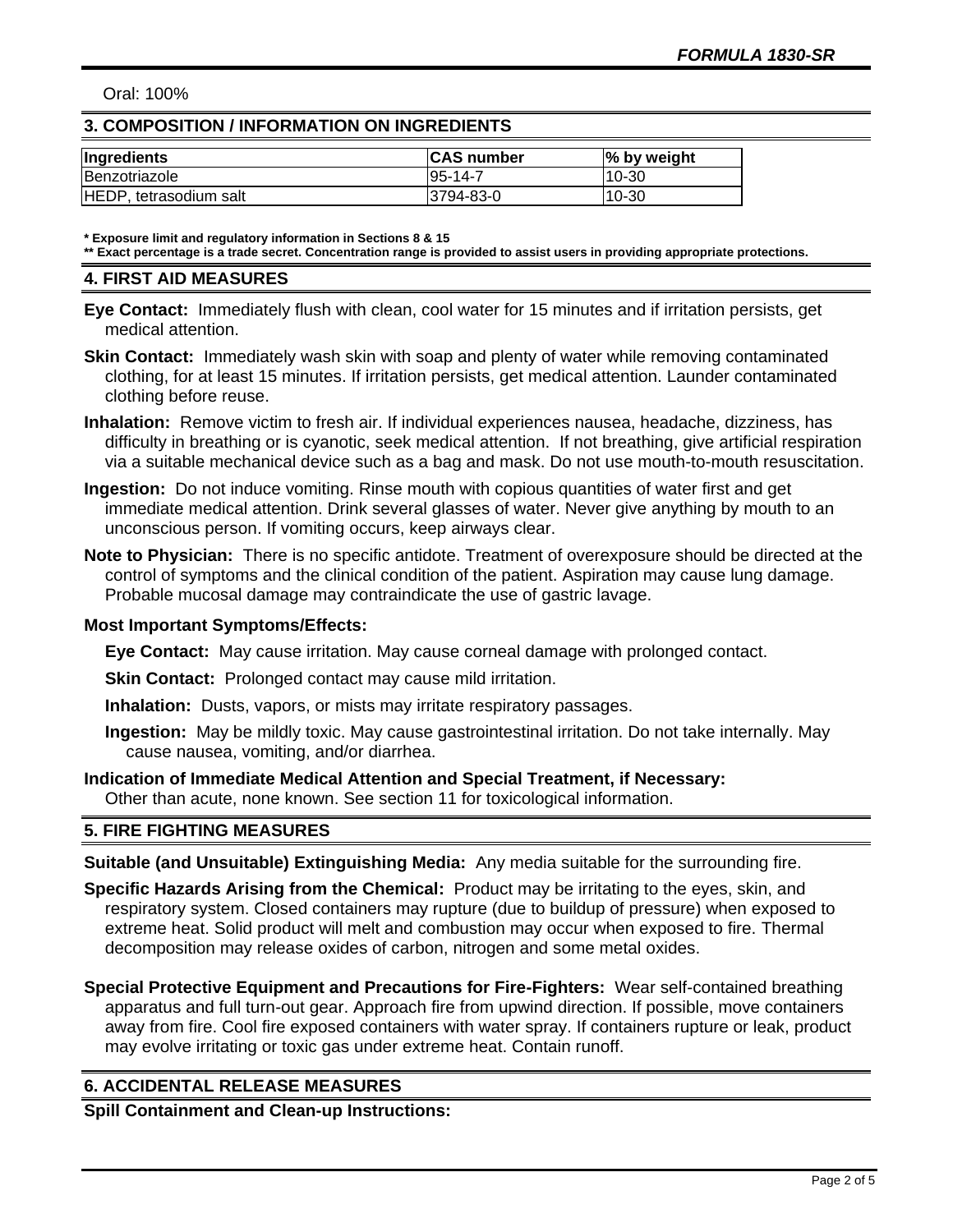Wear suitable protective equipment found in section 8. Collect spilled material into suitable containers and dispose of in accordance with all local, state and federal requirements. The area may then be flushed with copious quantities of water. Floor may be slippery; use care to avoid falling. Avoid release of this product into the environment to prevent contamination of soil, sewers, natural waterways and/or groundwater. See Section 12 for Ecological Information.

# **7. HANDLING AND STORAGE**

#### **Handling and Storage:**

Store in a cool, dry, well ventilated area, between 10°C and 49°C. Keep containers tightly closed when not in use and follow all recommended safety precautions when handling the material. Keep out of sun and away from heat or open flame. Keep away from incompatible materials. See Section 10 for incompatible materials.

# **8. EXPOSURE CONTROL / PERSONAL PROTECTION**

**Engineering Controls:** General ventilation expected to be satisfactory

# **PERSONAL PROTECTION EQUIPMENT**

**Respiratory:** Not normally required unless dusting occurs. Wear NIOSH approved dust respirator

**Eyes and Face:** Chemical resistant goggles or face shield.

**Hands and Skin:** Chemical resistant rubber, neoprene latex or PVC

**Other Protective Equipment:** Eyewash station in area of use. Wear long sleeve shirt, long pants, and boots.

#### **EXPOSURE GUIDELINES**

**Exposure Limits:** 

**COMPONENT TLV**

N.A.

# **9. PHYSICAL AND CHEMICAL PROPERTIES**

| <b>Appearance and Odor:</b>         | White color tablet with slight odor |                                        |                        |
|-------------------------------------|-------------------------------------|----------------------------------------|------------------------|
| <b>Odor Threshold:</b>              | N.A.                                | <b>Vapor Pressure:</b>                 | N.A.                   |
| $pH (1%$ solution):                 | $8.0 - 9.0$                         | <b>Vapor Density:</b>                  | N.A.                   |
| <b>Freeze Point:</b>                | N.D.                                | Specific Gravity(@22°C):               | N.A.                   |
| <b>Boiling Point:</b>               | N.A.                                | <b>Solubility in Water:</b>            | Complete               |
| <b>Flash Point:</b>                 | None                                | <b>Partition Coefficient:</b>          | N.D. (n-octanol/water) |
|                                     |                                     | <b>Auto-Ignition Temperature:</b>      | N.D.                   |
| <b>Evaporation Rate:</b>            | N.A.                                | <b>Decomposition Temperature: N.D.</b> |                        |
| Flammability (solid, gas): No       |                                     | <b>Viscosity:</b>                      | N.A.                   |
| Flammable Limits in Air: LFL - N.A. |                                     |                                        |                        |
|                                     | $UFL - N.A.$                        |                                        |                        |

# **10. STABILITY AND REACTIVITY**

**Reactivity:** Not normally reactive at normal temperatures and pressure.

**Chemical Stability:** Stable under normal conditions

**Possibility of Hazardous Reactions:** Will not occur under normal conditions.

**Conditions to Avoid:** Avoid water, excessive heat, sparks or open flames.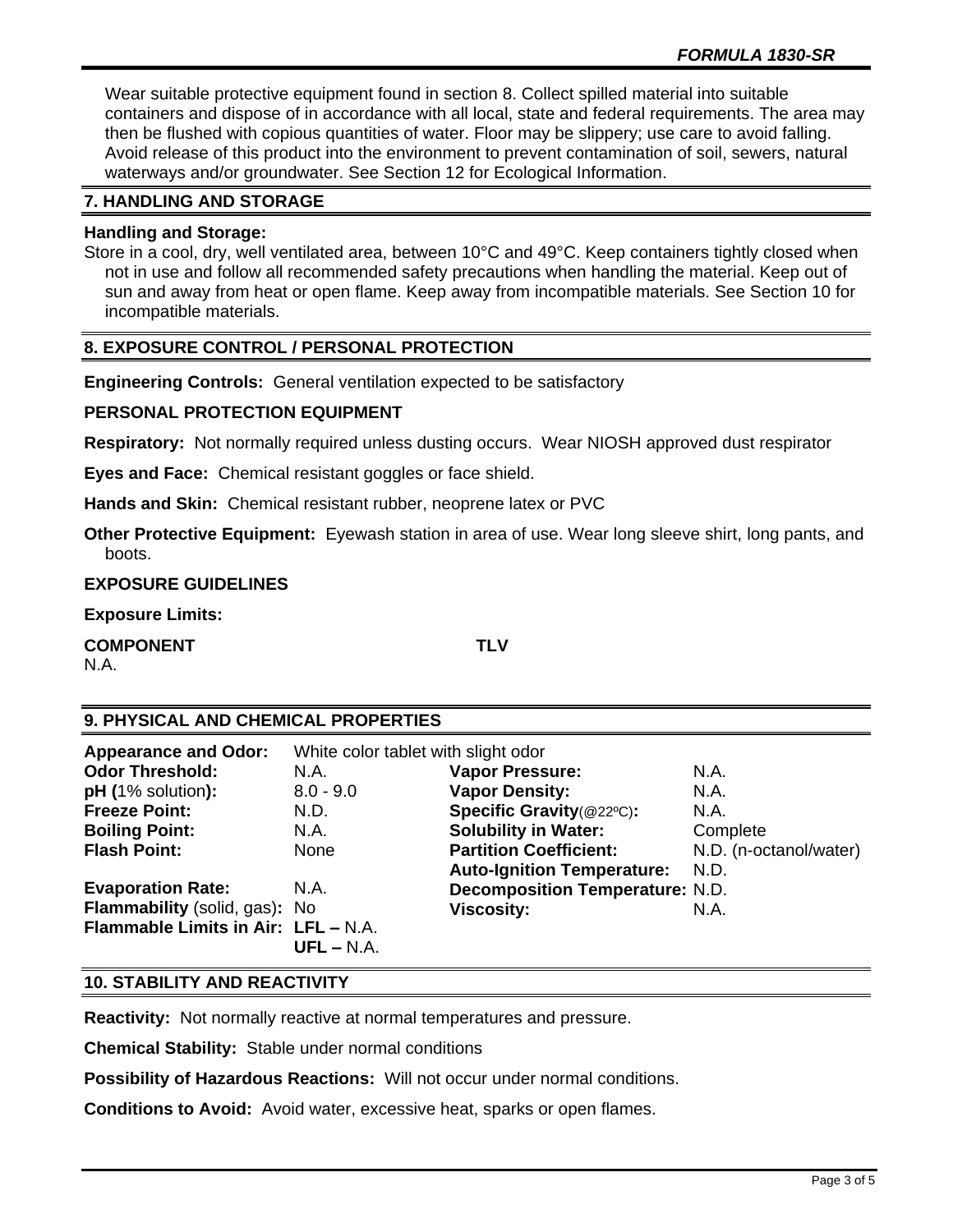**Incompatible Materials:** Concentrated acids or oxidizing agents.

**Hazardous Decomposition Products:** Thermal decomposition may release oxides of carbon, nitrogen and some metal oxides.

# **11. TOXICOLOGICAL INFORMATION**

**Ingestion Testing:** None established for this product.

**Skin Testing:** None established for this product.

**Inhalation Testing:** None established for this product.

# **CHRONIC TOXICITY DATA**

**Sensitization Testing:** None established for this product.

**Other Testing:** None established for this product.

**Routes of Exposure:** Eyes, Ingestion, Inhalation, Skin.

**Eye Contact:** May cause irritation. May cause corneal damage with prolonged contact.

**Skin Contact:** Prolonged contact may cause mild irritation.

**Inhalation:** Dusts, vapors, or mists may irritate respiratory passages.

**Ingestion:** May be mildly toxic. May cause gastrointestinal irritation. Do not take internally. May cause nausea, vomiting, and/or diarrhea.

**Medical Conditions Aggravated by Exposure:** None known.

**Chronic Effects from Repeated Overexposure:** Other than short term effects, none established.

#### **12. ECOLOGICAL INFORMATION**

**Aquatic Toxicity Data:** None established for this product.

**Product Fate Data:** None established for this product.

**Biodegradation Data:** None established for this product.

#### **13. DISPOSAL CONSIDERATIONS**

**Waste Disposal:** Dispose of in accordance with local, regional, national and international regulations. Contact the Hazardous Waste representative at the nearest EPA Regional Office for guidance. Container Disposal: Triple rinse container (or equivalent) promptly after emptying and offer for reconditioning if appropriate. Empty the rinsate into application equipment or a mix tank or store rinsate for later use or disposal.

# **14. TRANSPORT INFORMATION**

#### **US DEPARTMENT OF TRANSPORTATION (DOT) INFORMATION**

 **NOT REGULATED**

**VESSEL TRANSPORT (IMO/IMDG)**

 **NOT REGULATED**